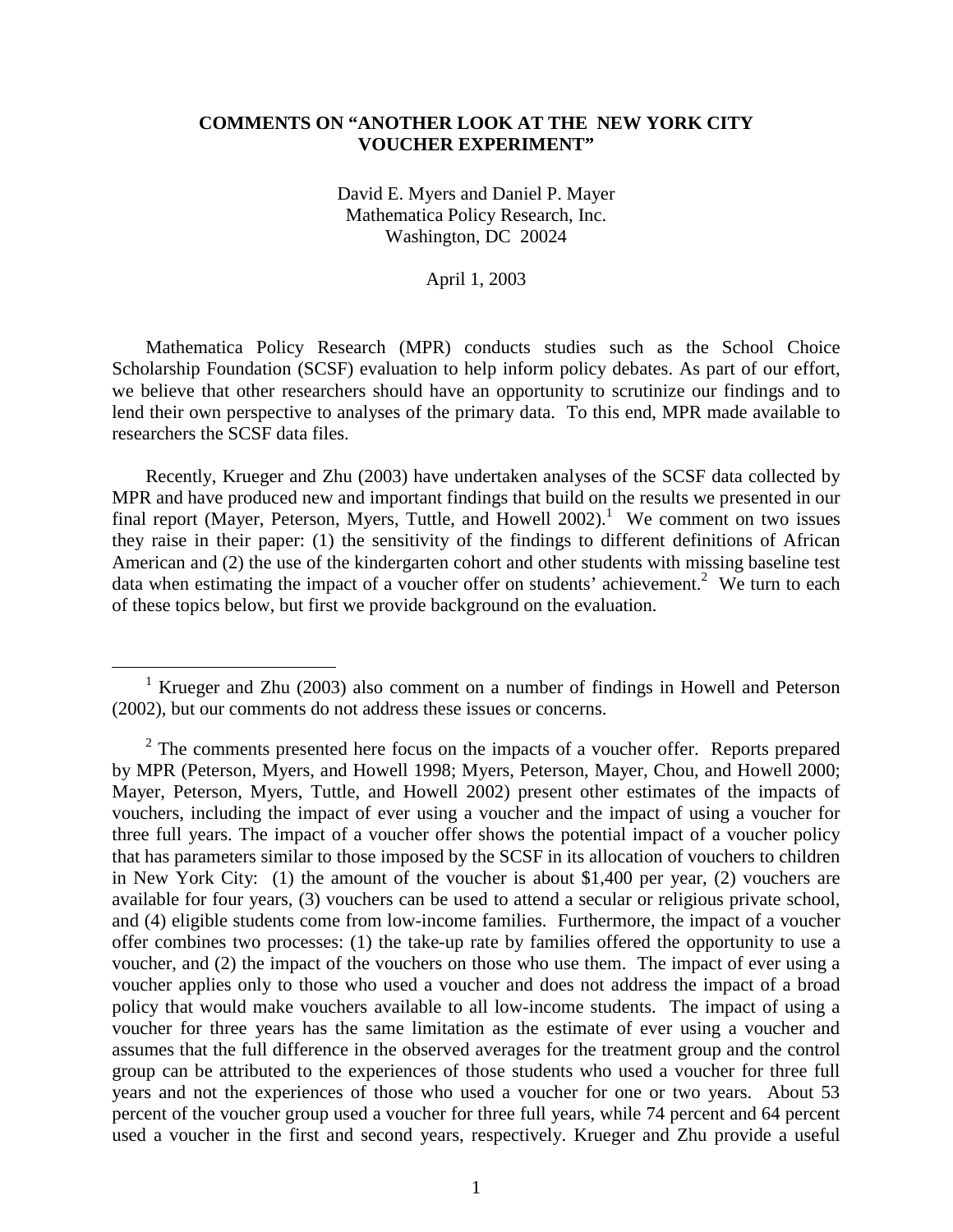# **BACKGROUND OF THE SCSF EVALUATION**

In 1997, the SCSF announced that it would provide 1,300 scholarships (vouchers) to lowincome New York City (NYC) public school students in grades K through 4 to attend private schools (secular or religious). Each scholarship or voucher was worth up to \$1,400 annually and could be used for up to four years. The SCSF received applications from about 11,000 eligible students from February through April 1997, and a lottery was used to select students who would be offered scholarships. In practice, families were randomly selected, and all students within the family who were eligible for a voucher were offered it. Those families not selected comprised the control group.

MPR and Paul Peterson from Harvard University collaborated on an evaluation of the impact of the vouchers on students' reading and mathematics achievement and on parents' satisfaction with their schools. We released four reports between 1997 and 2002. Our final report (Mayer, Peterson, Myers, Tuttle, and Howell 2002) concluded the following about the impacts on the test scores of students who received a voucher offer:<sup>3</sup>

### *(continued)*

 $\overline{a}$ 

<sup>3</sup> During the course of the reanalysis of the test score data, Krueger pointed out a small amount of variation in the sample weights within stratum (personal communication 2002). The two sources of variation in weights included: (1) adjustments for families who applied for vouchers multiple times and who were not detected before randomization and (2) a coding error that occurred when we created variables that indicated the stratification plan used for the random assignment of students to the voucher and control groups. The coding error did not affect the actual random assignment; however, it did come into play when we initially used a poststratification procedure to adjust the baseline weights and again when estimating analytic models. The original stratification plan for random assignment relied on the date of application for a voucher, whether an applicant was attending a public school with lower than average achievement, and the number of students in a family who were eligible for a scholarship. After random assignment, we learned that some families had incorrectly reported the number of children eligible for a scholarship and this information was entered into the data files. This new information was used instead of the original information on the number of students eligible for a voucher when conducting the initial post-stratification adjustment and when constructing the indicators for the random assignment plan (strata) that were later used in the analytic models.

discussion of the role of measurement error when estimating the impact of ever attending a private school or the impact of attending a private school for three years. They show that inaccuracies in reporting private school attendance (use of a voucher) will upwardly bias the estimated impact of ever attending a private school or attending a private school for three years; that is, these estimates may provide an overly optimistic view of the impacts of ever attending a private school or attended three full years. With the cautions expressed by Mayer et al. and Kruger and Zhu about the other assumption made when interpreting the impact of attending a private school three years—impacts assumed to be concentrated among only those who use vouchers for three years, and the biases that arise with measurement error in the indicator for private school attendance, one must interpret impacts of attending a private school for three years very cautiously.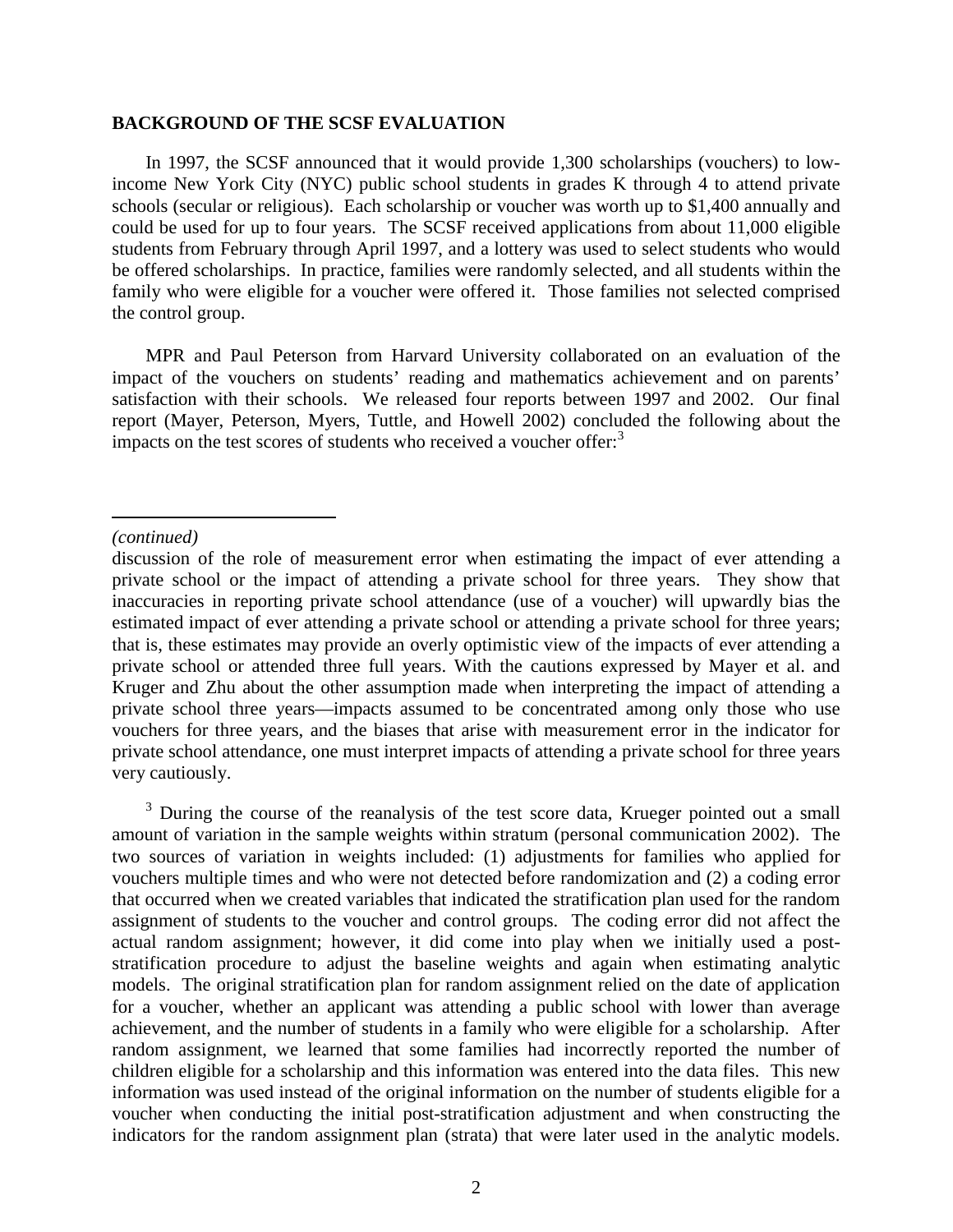- On standardized tests, students who were in grades 1 through 4 when they applied for a voucher (grades 4 through 7 at the conclusion of the study) and were offered a voucher generally performed at about the same level as students who were not offered a voucher (the control group). That is, after three years, there was no impact of a voucher offer on students' reading and mathematics achievement.
- The pattern of impacts for Latino students differed from the pattern of impacts for African American students.<sup>4</sup> We found no impact of a scholarship offer on the test scores of Latino students, but we found a statistically significant impact on the test scores of African American students who were in grade 1 through 4 at the outset of the study. After three years, the composite test scores (an average of reading and mathematics test scores) of African American students offered a voucher were about 5.5 percentile points higher (our revised estimate of the analyses presented in that report is 5.0 percentile points, see footnote 3) than the composite test scores of African American students in the control group.
- Separate analyses conducted by grade cohort showed that the impact of a voucher offer for African American students was significant and positive for the eldest students.

# **STUDENTS' RACE AND ETHNICITY AND THE IMPACT OF USING DIFFERENT DEFINITIONS**

When the SCSF evaluation was launched, race and ethnicity were not thought to be critical elements of the study. However, after Peterson and his associates initially found different impacts for African American and other students in their evaluation of the Washington, D.C., voucher experiment, race and ethnicity became a more central issue in the analyses of the SCSF data (Wolf et. al. 2000).<sup>5</sup> Krueger and Zhu point out that "race is a social construct that varies

*(continued)* 

 $\overline{a}$ 

<sup>4</sup> Race and ethnicity were based on the race and ethnicity of the child's mother or female guardian.

 $<sup>5</sup>$  The final report on the findings from Washington, DC suggests that the impact for African</sup> American students disappeared after three years (see, Howell and Peterson 2002).

During the process of correcting the coding error, MPR took the opportunity to improve the nonresponse adjusted weights used in the previous analyses and constructed a full set of new nonresponse adjusted weights. A comparison of the results obtained with the new weights and those in the 2002 report show that the changes in weights make little substantive difference to the findings presented by Mayer et al. (2002). For example, the impact on the combined test scores for all students in grades 1 through 4 three years after offering the scholarships with the original weights was 0.93 and with the revised weights the impact is 0.95. As another example, the impact for all African American students in grades 1 through 4 with the original weights was 5.50 percentile points and with the revised weights is 5.03. Tables 1–3 present the revised estimates of impacts of a voucher offer using the new weights and the corrected indicator variables for the randomization plan (stratification variables).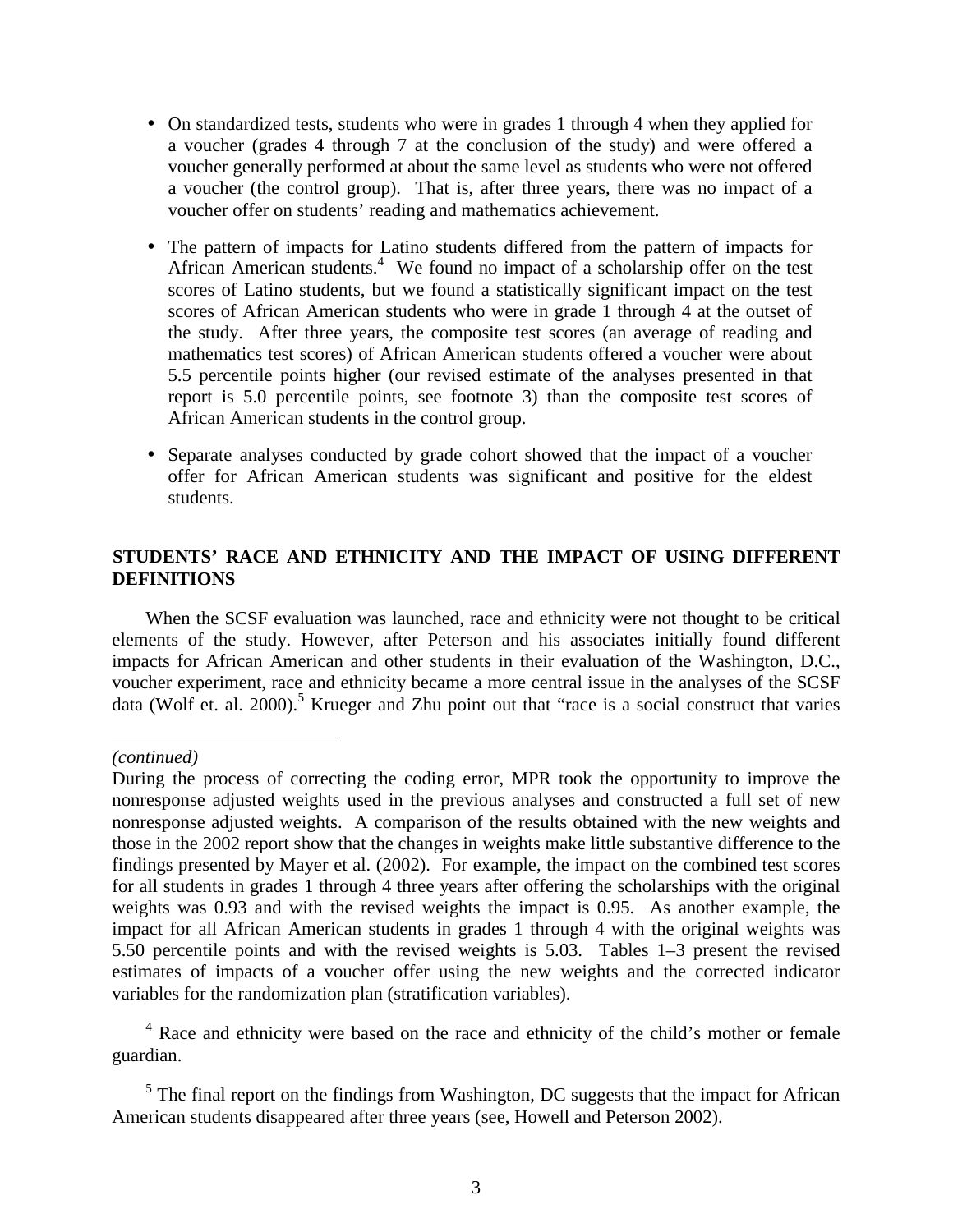from survey to survey" and that researchers should strive to use a "consistent and clear definition of race" so that results can be compared across studies. Unfortunately, given the lack of consistency in the definition of race, researchers often choose measures that are comparable to one survey or study, but not to others. Our research team faced such a choice at the outset of the study and chose to use the parent race question that was similar to that used in the Milwaukee Parental Choice Program Study, which was conducted in the early 1990s.

Had we used the Office of Management and Budget guidelines, as Krueger and Zhu point out, we would have used the approach of asking separate questions for race and ethnicity. This in turn would have allowed us to parse the data into three frequently used definitions of African Americans: black non-Hispanic, black Hispanic, black either (non-Hispanic *or* Hispanic). The survey item used in Mayer et al., allowed us to identify only black non-Hispanics and not black Hispanics.

Krueger and Zhu (2003) used an alternative definition of African American in many of their analyses. Their definition included students whose mother *or* father was black (non-Hispanic or Hispanic), while Mayer et. al. defined students as African American if their mothers were black non-Hispanic. Using Krueger and Zhu's alternative definition shows that students who were offered a voucher and in grades 1 through 4 at the time of application (grades 4 through 7 at the conclusion of the study), on average, experienced a positive statistically significant impact on their composite test scores (4.00 percentile points and  $t = 2.50$ ; or when covariates are added to the model 2.67 and  $t = 1.78$  see Table 5 in Krueger and Zhu). This positive finding is lower than the impact reported in Table 1  $(4.00 \text{ or } 2.67 \text{ versus } 5.03)$  and suggests that the impacts previously reported are sensitive to the definition of race and ethnicity adopted by the researchers and should be interpreted accordingly.<sup>6</sup>

# **FURTHER EXPANDING THE ANALYSIS TO INCLUDE MORE STUDENTS**

 Krueger and Zhu show that including students who were kindergarteners when they applied for a voucher further reduces the impacts for African American students. Depending on the statistical model and definition of African American used, the composite test score impacts are small or the impacts cannot be distinguished from zero.

Our research team considered whether to include kindergarteners when estimating test score impacts, but ultimately decided to exclude them. As the analysis plans developed in the early stages of the SCSF evaluation, we decided to compute impacts for all students and for students in each of the grade cohorts, because there was some speculation that we might find impacts among older students and not the youngest. When comparing baseline test scores for students in the treatment and control groups we observed some differences among cohorts, for example, which

 $\overline{\phantom{0}}$  $6$  In Mayer et al. (2002), we used as a minimum threshold for statistical significance, a twotailed statistical test with the probability of rejecting the hypothesis of no impact by chance alone set at 0.10. We also indicated in the report whether an impact was significant at the 0.05 level or the 0.01 level. We use the same conventions here. Krueger and Zhu suggest that because the tratio is 1.78 for the estimated impact of 2.67, that results for grades 1 through 4 are fragile if their definition of race is used.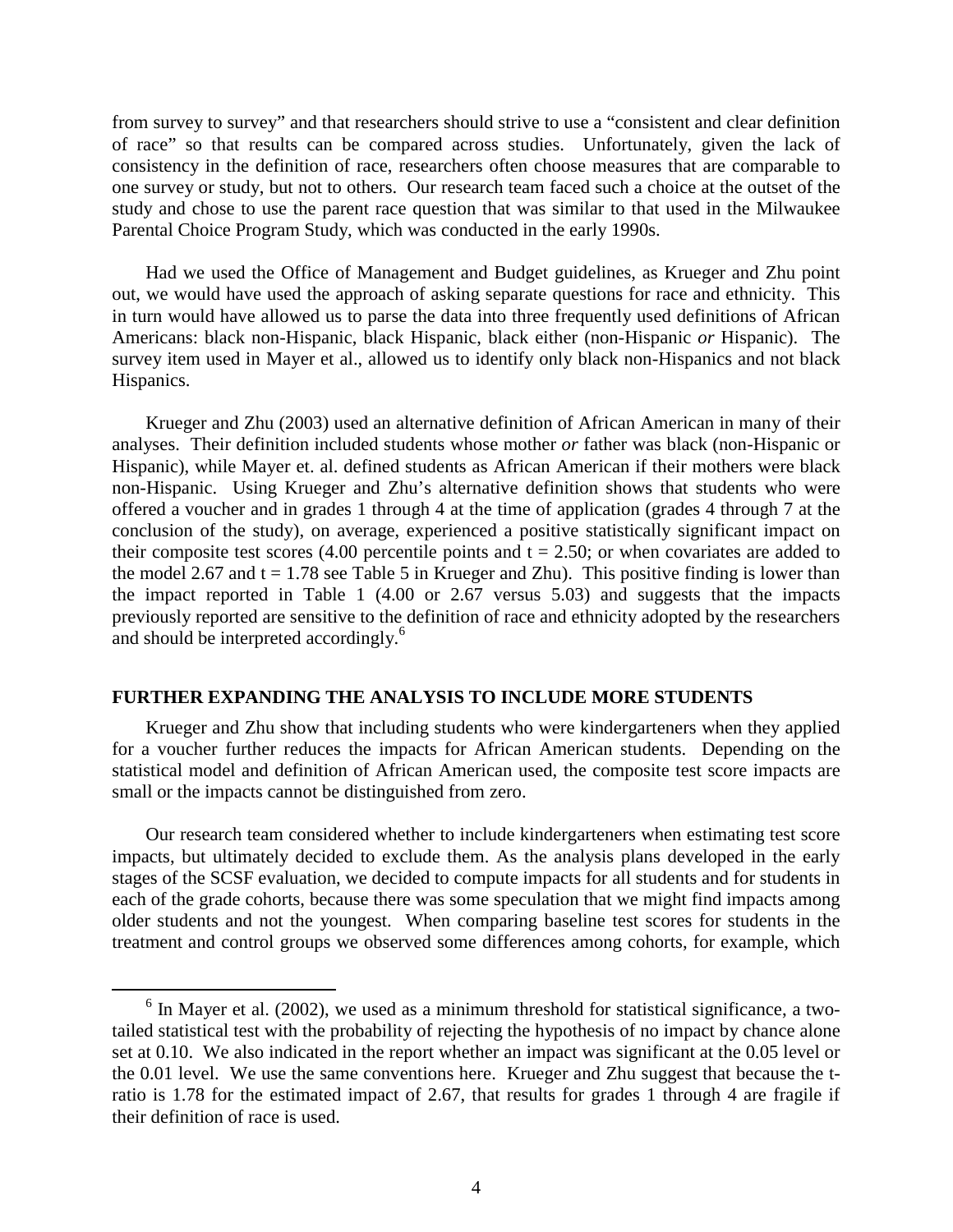suggested a need to statistically adjust for the pretest scores when computing impacts.<sup>7</sup> Furthermore, given that the sample sizes of the individual cohorts were somewhat small, we believed that using the pretest score would improve the precision with which we could estimate impacts within cohorts. Given that we had not collected baseline test scores for kindergarteners because of logistical concerns, we opted to exclude them when computing impacts in test scores.<sup>8</sup>

# **SUMMARY**

What do we conclude from Krueger and Zhu's reanalysis and the analyses presented by Mayer et al.? First, the findings suggest that, among those students who applied for a voucher while in grades 1 through 4 and for whom we had baseline test scores, the offer of a voucher had a small positive impact on the achievement of African American students no matter which of the black definitions discussed above are used; however, the impacts are concentrated among the oldest students (the grade 4 cohort). This suggests that the eldest grade could be an outlier. Second, when the sample is broadened to include the kindergarteners or others without baseline test scores as Kruger and Zhu did, the average impacts for students in K through 4 become smaller and in some statistical models cannot be distinguished from zero. Third, when the definition of race is broadened, and kindergarteners and other students without baseline scores are included, the impact of a voucher offer is not statistically significant.

At the time of the second follow-up report, MPR cautioned readers about placing too much emphasis on the average impact for African American students in grades 1 through 4 because "much of the overall impact of a voucher on African American students' achievement is concentrated among students who were in 6th grade" (the grade 4 cohort which was in grade 7 by the conclusion of the study). Although in the final report, which was based on an additional round of test score and survey data, the impacts across grade cohorts 1 through 4 appeared more in line with one another, the new evidence presented by Krueger and Zhu suggests that one must remain cautious when interpreting the findings for African Americans.

<sup>8</sup> Our research team debated many times whether we should continue to give achievement tests to students in the kindergarten cohort after we made the initial decision to exclude the kindergarteners from the test score analyses. Each time we concluded that given that we were collecting test data from all cohorts simultaneously in group settings the additional costs to the evaluation for collecting the test data were not substantial and believed that the full range of test data for all students could be useful for future analyses. Perhaps most importantly, we were concerned about the differential treatment of families with children in different cohorts, and their perceived inequities and its effect on the response rates. We also note that regardless of our decisions concerning the exclusion of students from the evaluation sample, SCSF always planned to continue to fund their vouchers. SCSF was interested in both providing voucher to students from low-income families so that they could attend private schools and in learning about the impacts of vouchers on students' achievement and related outcomes.

<sup>&</sup>lt;sup>7</sup> Krueger and Zhu suggest that reliance on this approach for adjusting for baseline differences between students in the treatment group and the control group may be misplaced, because if there are chance differences between students in the treatment group and the control group, then there could also be a spurious correlation between the pretest score and the follow-up test score that may bias the estimated treatment effect.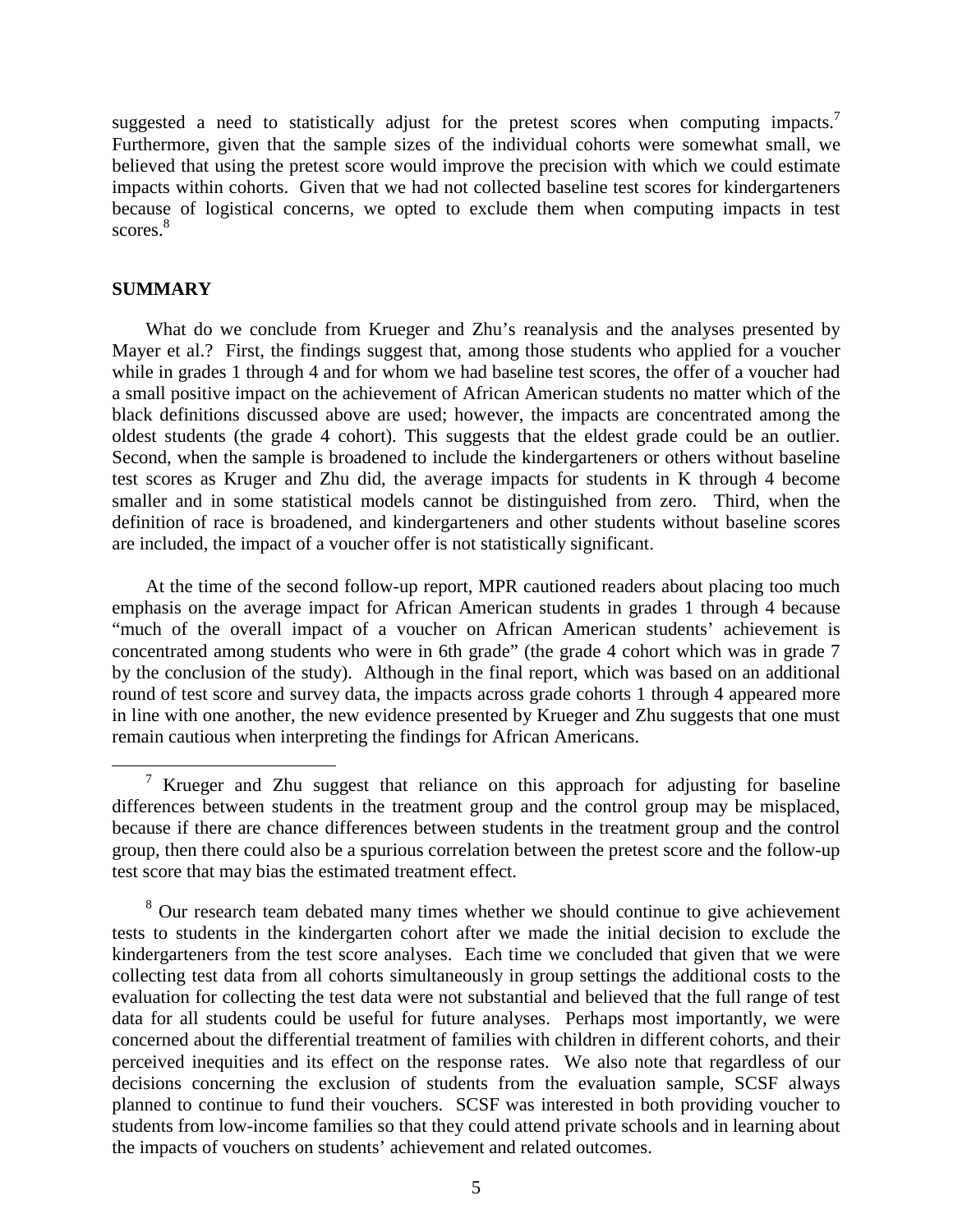|                            | Scholarship | Control | Scholarship  |         |       |      |
|----------------------------|-------------|---------|--------------|---------|-------|------|
|                            | Offered     | Group   | Offer Impact | t-stat  |       | (N)  |
| All students:              |             |         |              |         |       |      |
| Overall - Average          | 27.84       | 26.90   | 0.95         | 0.81    |       | 1250 |
| Grades $4+5$               | 26.56       | 26.55   | 0.01         | 0.01    |       | 680  |
| Grades $6+7$               | 29.47       | 27.41   | 2.06         | 1.43    |       | 570  |
| Grade 4                    | 27.51       | 26.90   | 0.61         | 0.22    |       | 331  |
| Grade 5                    | 25.65       | 26.29   | $-0.64$      | $-0.36$ |       | 349  |
| Grade 6                    | 29.52       | 27.83   | 1.69         | 0.90    |       | 322  |
| Grade 7                    | 29.41       | 26.96   | 2.45         | 1.15    |       | 248  |
| African-American students: |             |         |              |         |       |      |
| Overall - Average          | 26.63       | 21.59   | 5.03         | 3.09    | ***   | 519  |
| Grades $4+5$               | 25.26       | 20.71   | 4.55         | 1.98    | $***$ | 283  |
| Grades $6+7$               | 28.27       | 23.31   | 4.96         | 2.48    | $***$ | 236  |
| Grade 4                    | 27.66       | 23.38   | 4.28         | 0.88    |       | 127  |
| Grade 5                    | 22.95       | 20.85   | 2.10         | 0.96    |       | 156  |
| Grade 6                    | 28.19       | 23.71   | 4.47         | 1.56    |       | 130  |
| Grade 7                    | 28.36       | 21.40   | 6.96         | 2.07    | $***$ | 106  |
| Hispanic students:         |             |         |              |         |       |      |
| Overall - Average          | 27.65       | 28.65   | $-1.00$      | $-0.63$ |       | 637  |
| Grades $4+5$               | 25.71       | 27.44   | $-1.73$      | $-0.77$ |       | 347  |
| Grades $6+7$               | 30.10       | 29.93   | 0.17         | 0.08    |       | 290  |
| Grade 4                    | 26.93       | 26.55   | 0.38         | 0.11    |       | 178  |
| Grade 5                    | 24.47       | 27.94   | $-3.47$      | $-1.09$ |       | 169  |
| Grade 6                    | 30.07       | 28.73   | 1.34         | 0.49    |       | 170  |
| Grade 7                    | 30.14       | 29.30   | 0.84         | 0.24    |       | 120  |

#### OFFER OF A VOUCHER YEAR THREE COMPOSITE TEST SCORE IMPACTS (Percentile)

\*Impact is statistically significant at .10 level, two tailed test

\*\*Impact is statistically significant at .05 level, two-tailed test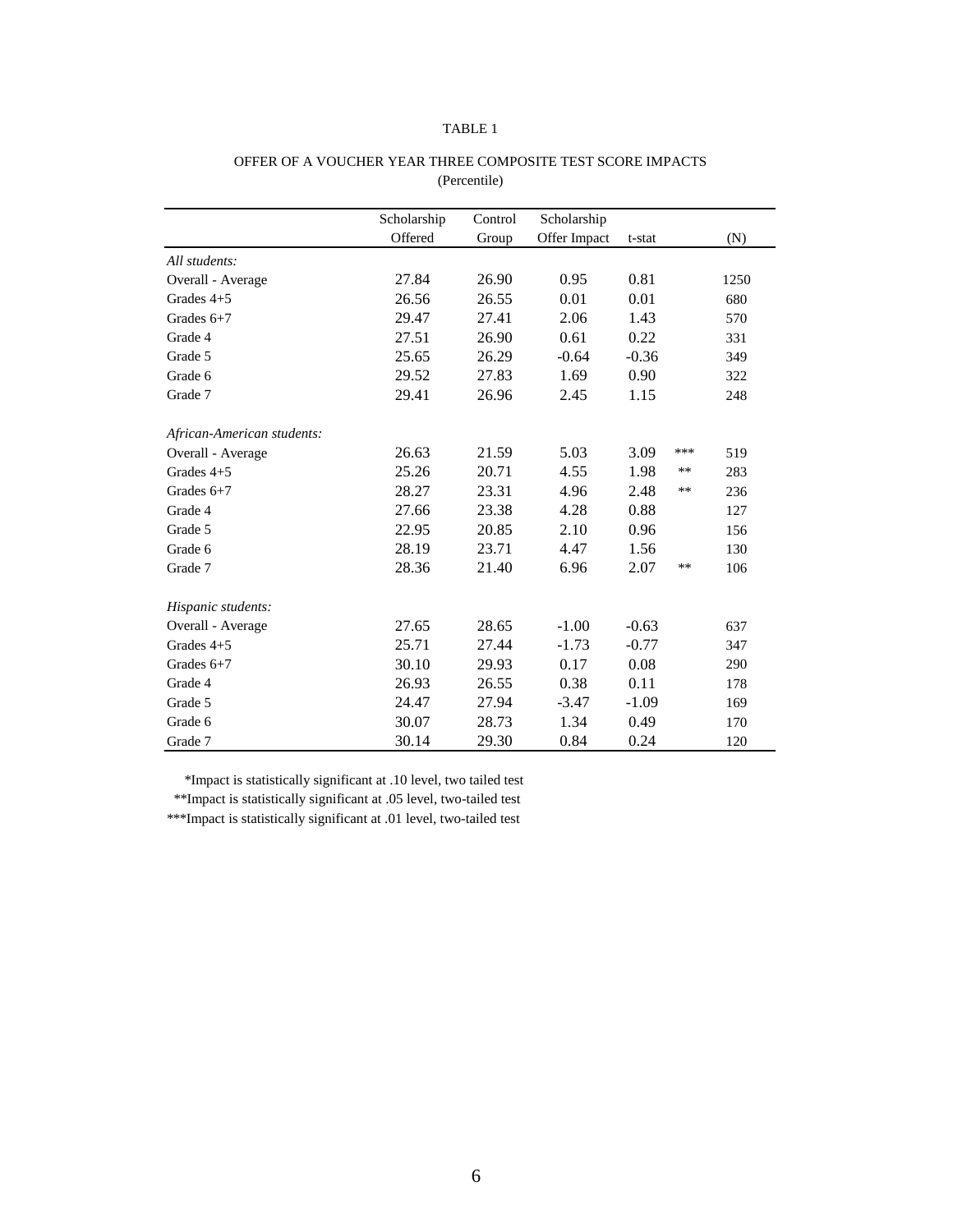|                            | Scholarship | Control | Scholarship  |         |                 |      |
|----------------------------|-------------|---------|--------------|---------|-----------------|------|
|                            | Offered     | Group   | Offer Impact | t-stat  |                 | (N)  |
| All students:              |             |         |              |         |                 |      |
| Overall - Average          | 28.04       | 26.55   | 1.49         | 1.13    |                 | 1250 |
| Grades $4+5$               | 26.14       | 25.85   | 0.30         | 0.15    |                 | 680  |
| Grades $6+7$               | 30.46       | 27.68   | 2.78         | 1.70    | $\star$         | 570  |
| Grade 4                    | 26.83       | 25.30   | 1.53         | 0.48    |                 | 331  |
| Grade 5                    | 25.48       | 26.00   | $-0.52$      | $-0.24$ |                 | 349  |
| Grade 6                    | 29.86       | 26.63   | 3.23         | 1.43    |                 | 322  |
| Grade 7                    | 31.23       | 28.92   | 2.31         | 0.92    |                 | 248  |
| African-American students: |             |         |              |         |                 |      |
| Overall - Average          | 26.45       | 20.03   | 6.42         | 3.49    | $***$           | 519  |
| Grades $4+5$               | 24.17       | 18.25   | 5.92         | 2.38    | $^{\star\star}$ | 283  |
| Grades $6+7$               | 29.17       | 23.56   | 5.62         | 2.37    | $^{\star\star}$ | 236  |
| Grade 4                    | 26.57       | 21.47   | 5.10         | 0.92    |                 | 127  |
| Grade 5                    | 21.85       | 17.47   | 4.39         | 1.73    | $^{\star}$      | 156  |
| Grade 6                    | 27.44       | 23.49   | 3.95         | 1.08    |                 | 130  |
| Grade 7                    | 31.22       | 22.74   | 8.47         | 2.34    | $***$           | 106  |
| Hispanic students:         |             |         |              |         |                 |      |
| Overall - Average          | 28.13       | 28.43   | $-0.29$      | $-0.16$ |                 | 637  |
| Grades $4+5$               | 25.98       | 27.42   | $-1.44$      | $-0.55$ |                 | 347  |
| Grades $6+7$               | 30.84       | 30.20   | 0.64         | 0.28    |                 | 290  |
| Grade 4                    | 26.67       | 24.69   | 1.98         | 0.52    |                 | 178  |
| Grade 5                    | 25.28       | 29.37   | $-4.09$      | $-1.06$ |                 | 169  |
| Grade 6                    | 31.15       | 26.56   | 4.60         | 1.47    |                 | 170  |
| Grade 7                    | 30.38       | 33.82   | $-3.44$      | $-0.84$ |                 | 120  |

#### OFFER OF A VOUCHER YEAR THREE MATH TEST SCORE IMPACTS (Percentile)

\*Impact is statistically significant at .10 level, two tailed test

\*\*Impact is statistically significant at .05 level, two-tailed test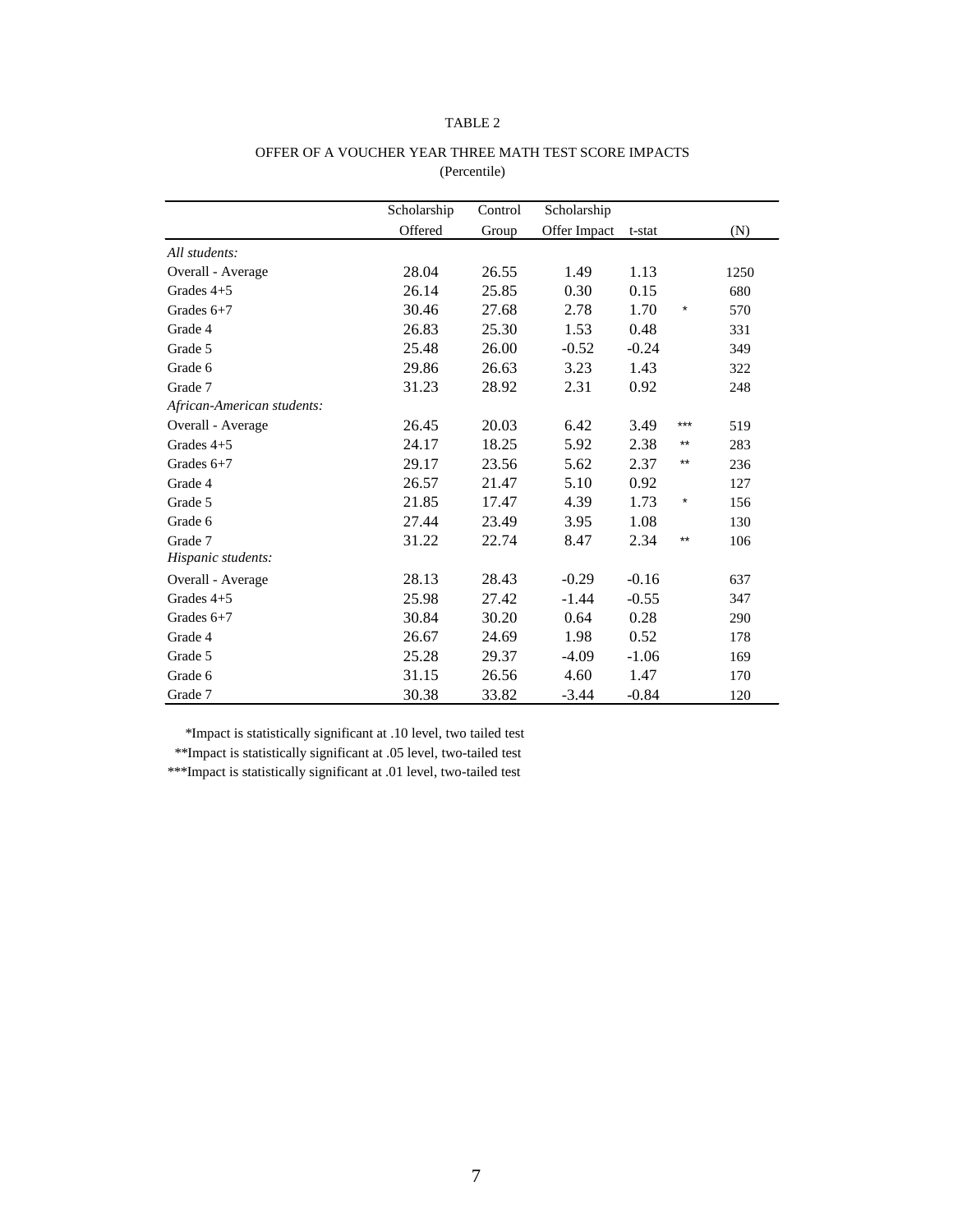|                            | Scholarship | Control | Scholarship  |         |            |      |
|----------------------------|-------------|---------|--------------|---------|------------|------|
|                            | Offered     | Group   | Offer Impact | t-stat  |            | (N)  |
| All students:              |             |         |              |         |            |      |
| Overall - Average          | 27.64       | 27.24   | 0.40         | 0.30    |            | 1250 |
| Grades $4+5$               | 26.98       | 27.26   | $-0.27$      | $-0.14$ |            | 680  |
| Grades $6+7$               | 28.48       | 27.14   | 1.34         | 0.77    |            | 570  |
| Grade 4                    | 28.19       | 28.50   | $-0.31$      | $-0.11$ |            | 331  |
| Grade 5                    | 25.82       | 26.58   | $-0.76$      | $-0.35$ |            | 349  |
| Grade 6                    | 29.18       | 29.03   | 0.15         | 0.07    |            | 322  |
| Grade 7                    | 27.58       | 25.00   | 2.58         | 1.02    |            | 248  |
| African-American students: |             |         |              |         |            |      |
| Overall - Average          | 26.81       | 23.16   | 3.65         | 1.89    | $\star$    | 519  |
| Grades $4+5$               | 26.35       | 23.17   | 3.18         | 1.13    |            | 283  |
| Grades $6+7$               | 27.36       | 23.06   | 4.30         | 1.89    | $^{\star}$ | 236  |
| Grade 4                    | 28.74       | 25.29   | 3.45         | 0.64    |            | 127  |
| Grade 5                    | 24.05       | 24.23   | $-0.19$      | $-0.06$ |            | 156  |
| Grade 6                    | 28.93       | 23.94   | 5.00         | 1.56    |            | 130  |
| Grade 7                    | 25.50       | 20.07   | 5.44         | 1.48    |            | 106  |
| Hispanic students:         |             |         |              |         |            |      |
| Overall - Average          | 27.17       | 28.88   | $-1.71$      | $-0.97$ |            | 637  |
| Grades $4+5$               | 25.44       | 27.45   | $-2.01$      | $-0.80$ |            | 347  |
| Grades $6+7$               | 29.35       | 29.66   | $-0.31$      | $-0.13$ |            | 290  |
| Grade 4                    | 27.19       | 28.41   | $-1.22$      | $-0.32$ |            | 178  |
| Grade 5                    | 23.67       | 26.52   | $-2.86$      | $-0.85$ |            | 169  |
| Grade 6                    | 28.99       | 30.91   | $-1.92$      | $-0.58$ |            | 170  |
| Grade 7                    | 29.89       | 24.78   | 5.12         | 1.30    |            | 120  |

# OFFER OF A VOUCHER YEAR THREE READING TEST SCORE IMPACTS (Percentile)

\*Impact is statistically significant at .10 level, two tailed test

 \*\*Impact is statistically significant at .05 level, two-tailed test \*\*\*Impact is statistically significant at .01 level, two-tailed test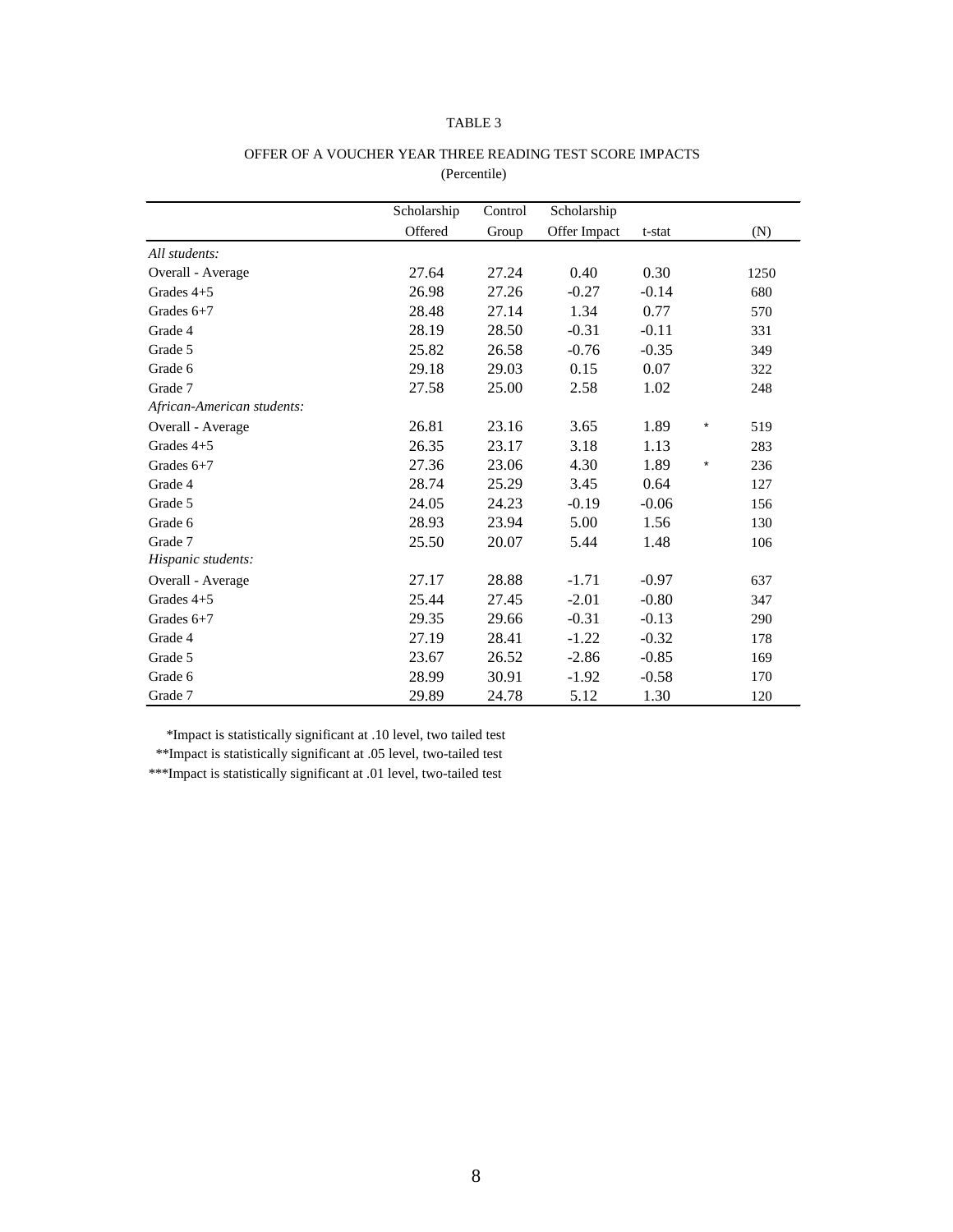# **REFERENCES**

- Jennifer Hill, Donald B. Rubin and Neil Thomas. "The Design of the New York School Choice Scholarship Program Evaluation." Unpublished manuscript. Department of Statistics, Harvard University, 1999.
- William G. Howell and Paul E. Peterson. *The Education Gap: Vouchers and Urban Schools*. Washington, DC: Brookings Institute Press, 2002.
- William G. Howell and Paul E. Peterson. "School Choice in Dayton, Ohio: An Evaluation After One Year." Paper presented the Conference on Vouchers, Charters and Public Education. Harvard University, March 2000.
- Alan B. Krueger, Pei Zhu. "Another Look at the New York City School Voucher Experiment." American Behavior Scientist. Forthcoming.
- Daniel P. Mayer, Paul E. Peterson, David E. Myers, Christina Clark Tuttle, and William G. Howell. "School Choice in New York City After Three Years: An Evaluation of the School Choice Scholarships Program. Final Report." Washington, DC: Mathematica Policy Research, Inc., 2002.
- David E. Myers, Paul E. Peterson, Daniel P. Mayer, Julia Chou, and William G. Howell. "School Choice in New York City After Two Years: An Evaluation of the School Choice Scholarships Program. Interim Report." Washington, DC: Mathematica Policy Research, Inc., 2000.
- Paul E. Peterson, David E. Myers, and William G. Howell. "An Evaluation of the New York City School Choice Scholarships Program: The First Year." Washington, DC: Mathematica Policy Research,1998.
- Paul E. Peterson, David E. Myers, Josh Haimson, and William G. Howell. "Initial Findings from the Evaluation of the New York School Choice Scholarships Program." Mathematica Policy Research, Inc.; Program on Education Policy and Governance; Taubman Center on State and Local Government; Center for American Political Studies; Harvard University, Cambridge, Massachusetts., 1997.
- Patrick J. Wolf, William G. Howell, and Paul E. Peterson. "School Choice in Washington, D.C.: An Evaluation After One Year." Paper presented the Conference on Vouchers, Charters and Public Education. Harvard University, March 2000.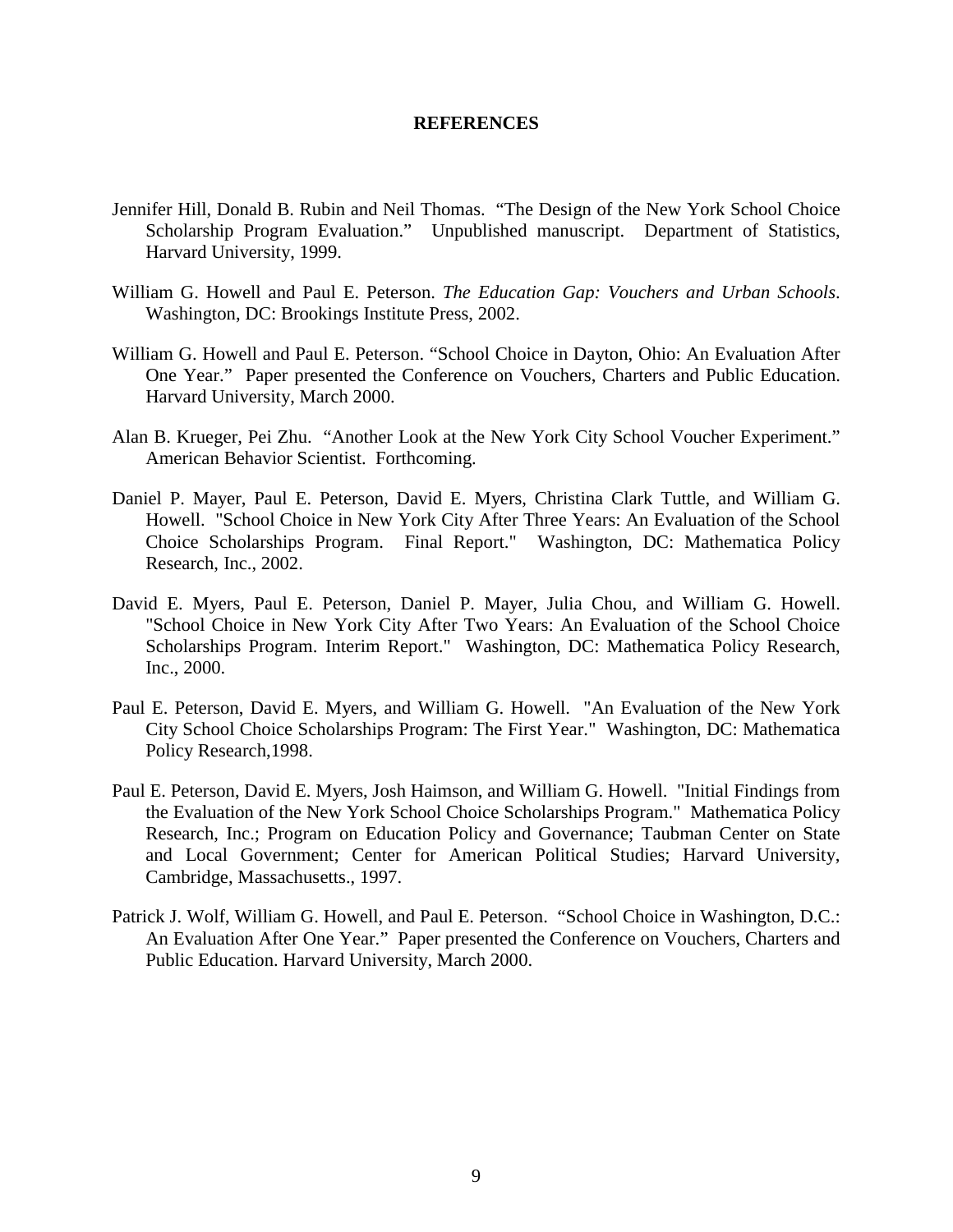|                            | Scholarship | Control | Scholarship  |         |       |      |
|----------------------------|-------------|---------|--------------|---------|-------|------|
|                            | Offered     | Group   | Offer Impact | t-stat  |       | (N)  |
| All students:              |             |         |              |         |       |      |
| Overall - Average          | 27.84       | 26.90   | 0.95         | 0.81    |       | 1250 |
| Grades $4+5$               | 26.56       | 26.55   | 0.01         | 0.01    |       | 680  |
| Grades $6+7$               | 29.47       | 27.41   | 2.06         | 1.43    |       | 570  |
| Grade 4                    | 27.51       | 26.90   | 0.61         | 0.22    |       | 331  |
| Grade 5                    | 25.65       | 26.29   | $-0.64$      | $-0.36$ |       | 349  |
| Grade 6                    | 29.52       | 27.83   | 1.69         | 0.90    |       | 322  |
| Grade 7                    | 29.41       | 26.96   | 2.45         | 1.15    |       | 248  |
| African-American students: |             |         |              |         |       |      |
| Overall - Average          | 26.63       | 21.59   | 5.03         | 3.09    | ***   | 519  |
| Grades $4+5$               | 25.26       | 20.71   | 4.55         | 1.98    | **    | 283  |
| Grades 6+7                 | 28.27       | 23.31   | 4.96         | 2.48    | **    | 236  |
| Grade 4                    | 27.66       | 23.38   | 4.28         | 0.88    |       | 127  |
| Grade 5                    | 22.95       | 20.85   | 2.10         | 0.96    |       | 156  |
| Grade 6                    | 28.19       | 23.71   | 4.47         | 1.56    |       | 130  |
| Grade 7                    | 28.36       | 21.40   | 6.96         | 2.07    | $***$ | 106  |
| Hispanic students:         |             |         |              |         |       |      |
| Overall - Average          | 27.65       | 28.65   | $-1.00$      | $-0.63$ |       | 637  |
| Grades $4+5$               | 25.71       | 27.44   | $-1.73$      | $-0.77$ |       | 347  |
| Grades $6+7$               | 30.10       | 29.93   | 0.17         | 0.08    |       | 290  |
| Grade 4                    | 26.93       | 26.55   | 0.38         | 0.11    |       | 178  |
| Grade 5                    | 24.47       | 27.94   | $-3.47$      | $-1.09$ |       | 169  |
| Grade 6                    | 30.07       | 28.73   | 1.34         | 0.49    |       | 170  |
| Grade 7                    | 30.14       | 29.30   | 0.84         | 0.24    |       | 120  |

# OFFER OF A VOUCHER YEAR THREE COMPOSITE TEST SCORE IMPACTS (Percentile)

\*Impact is statistically significant at .10 level, two tailed test

\*\*Impact is statistically significant at .05 level, two-tailed test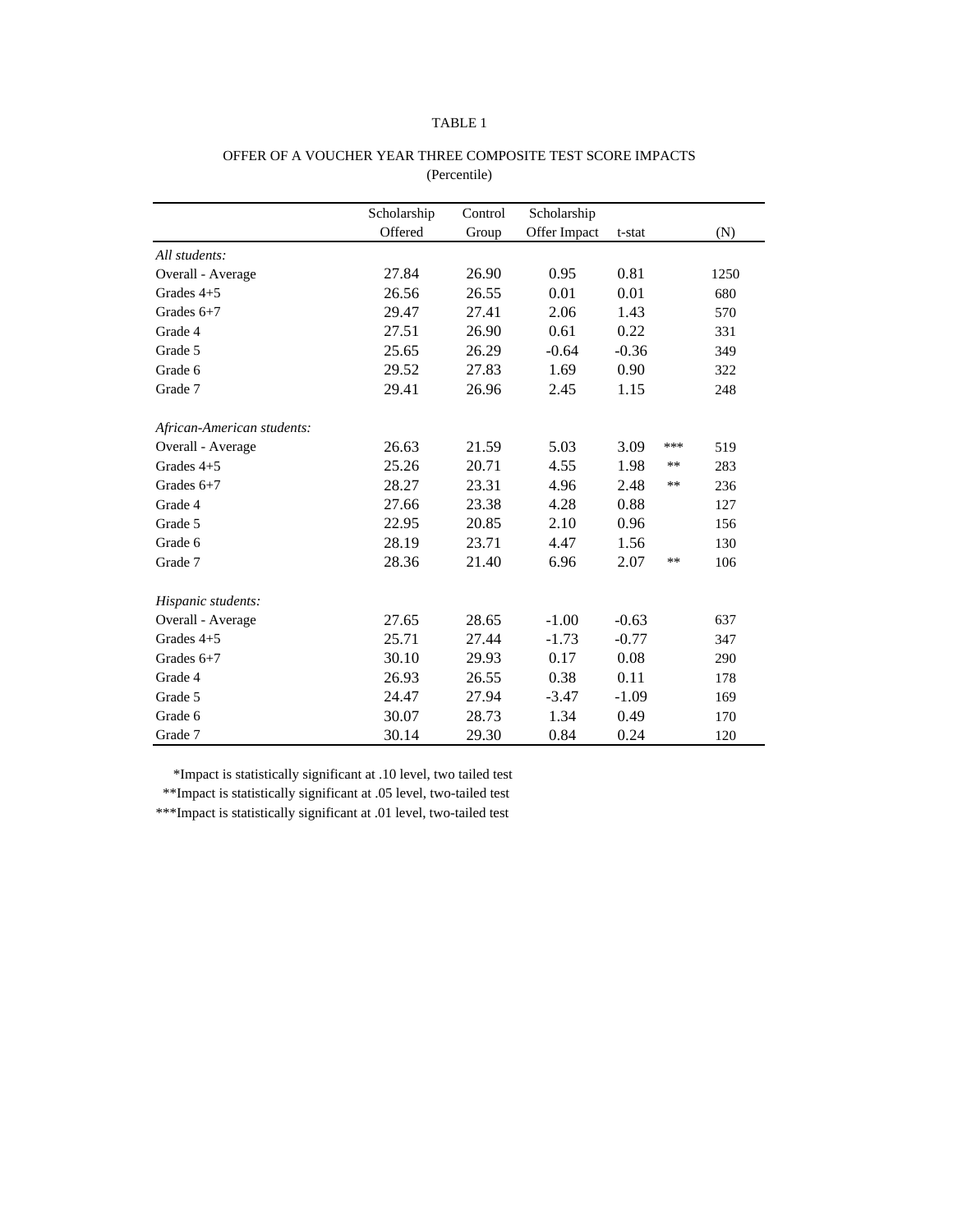|                            | Scholarship | Control | Scholarship  |         |         |      |
|----------------------------|-------------|---------|--------------|---------|---------|------|
|                            | Offered     | Group   | Offer Impact | t-stat  |         | (N)  |
| All students:              |             |         |              |         |         |      |
| Overall - Average          | 28.04       | 26.55   | 1.49         | 1.13    |         | 1250 |
| Grades $4+5$               | 26.14       | 25.85   | 0.30         | 0.15    |         | 680  |
| Grades $6+7$               | 30.46       | 27.68   | 2.78         | 1.70    | $\star$ | 570  |
| Grade 4                    | 26.83       | 25.30   | 1.53         | 0.48    |         | 331  |
| Grade 5                    | 25.48       | 26.00   | $-0.52$      | $-0.24$ |         | 349  |
| Grade 6                    | 29.86       | 26.63   | 3.23         | 1.43    |         | 322  |
| Grade 7                    | 31.23       | 28.92   | 2.31         | 0.92    |         | 248  |
| African-American students: |             |         |              |         |         |      |
| Overall - Average          | 26.45       | 20.03   | 6.42         | 3.49    | $***$   | 519  |
| Grades $4+5$               | 24.17       | 18.25   | 5.92         | 2.38    | $***$   | 283  |
| Grades $6+7$               | 29.17       | 23.56   | 5.62         | 2.37    | $***$   | 236  |
| Grade 4                    | 26.57       | 21.47   | 5.10         | 0.92    |         | 127  |
| Grade 5                    | 21.85       | 17.47   | 4.39         | 1.73    | $\star$ | 156  |
| Grade 6                    | 27.44       | 23.49   | 3.95         | 1.08    |         | 130  |
| Grade 7                    | 31.22       | 22.74   | 8.47         | 2.34    | $***$   | 106  |
| Hispanic students:         |             |         |              |         |         |      |
| Overall - Average          | 28.13       | 28.43   | $-0.29$      | $-0.16$ |         | 637  |
| Grades $4+5$               | 25.98       | 27.42   | $-1.44$      | $-0.55$ |         | 347  |
| Grades $6+7$               | 30.84       | 30.20   | 0.64         | 0.28    |         | 290  |
| Grade 4                    | 26.67       | 24.69   | 1.98         | 0.52    |         | 178  |
| Grade 5                    | 25.28       | 29.37   | $-4.09$      | $-1.06$ |         | 169  |
| Grade 6                    | 31.15       | 26.56   | 4.60         | 1.47    |         | 170  |
| Grade 7                    | 30.38       | 33.82   | $-3.44$      | $-0.84$ |         | 120  |

#### OFFER OF A VOUCHER YEAR THREE MATH TEST SCORE IMPACTS (Percentile)

\*Impact is statistically significant at .10 level, two tailed test

\*\*Impact is statistically significant at .05 level, two-tailed test